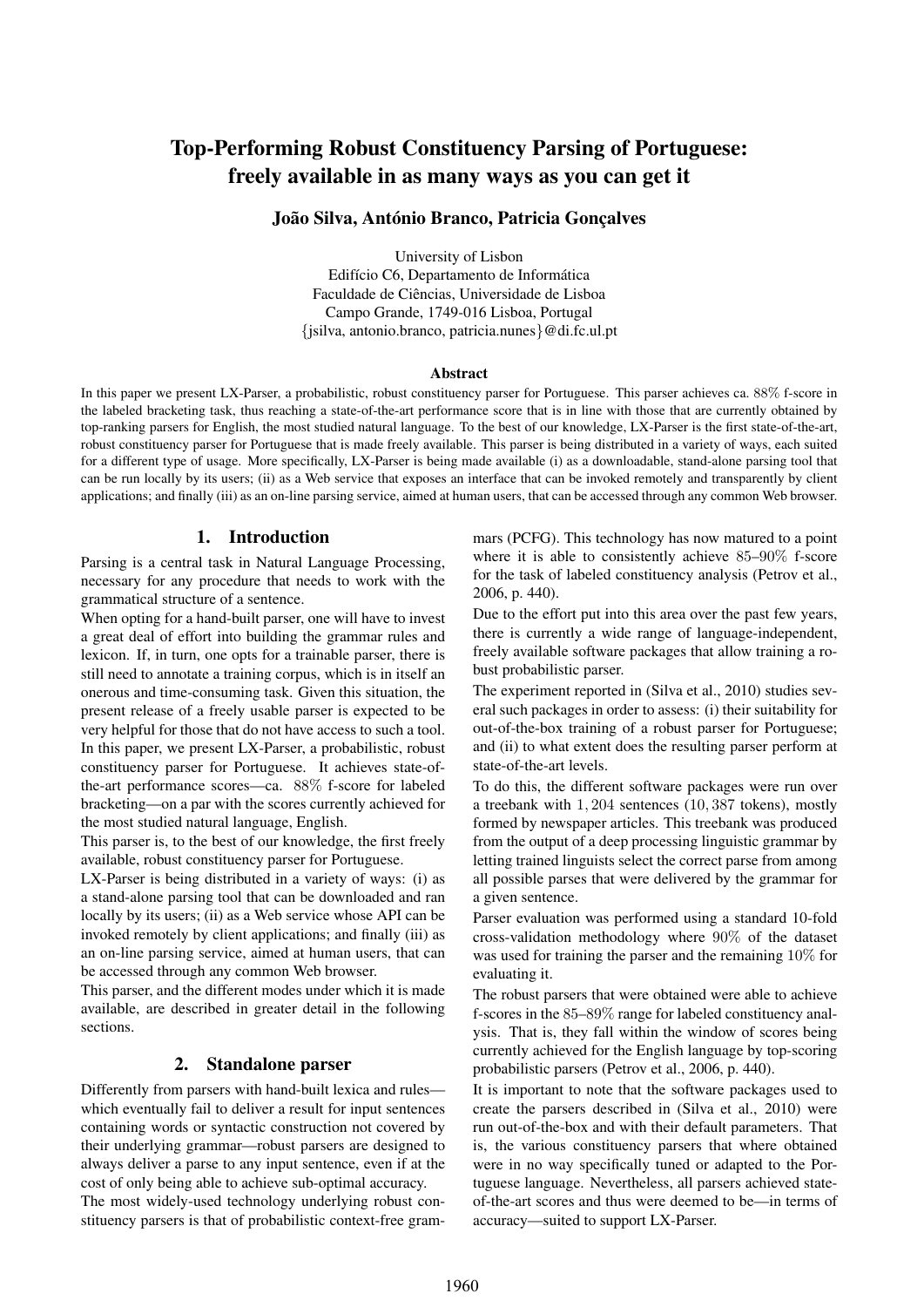The services that are discussed in this paper are currently being supported by the Stanford parser (Klein and Manning, 2003). This is a factored parser, which models phrasestructure and lexical dependencies separately as independent models. The *rationale* being that, by separately modeling this information, each model will be simpler, more efficient and less sensitive to data-sparseness problems.

Phrase-structure is modeled using a standard PCFG, where node labels have been enriched with a variety of contextual features, such as parent annotation of nodes, in a manner similar to the one described in (Collins, 1999).

Lexical dependencies are modeled by taking into account a variety of features, such as distance and valence, between the head of a constituent and its dependents.

The overall probability that the parser assigns to a parse tree is then given by the product of the probabilities that each of the two models independently assigns to that tree (Klein and Manning, 2003).

The motivation for choosing the Stanford parser to support the services described here is twofold. Firstly, this the second best scoring parser found in the study reported in (Silva et al., 2010), where it scored 88% f-score in the labeled bracketing task, very closely following the top-ranking one. Additionally, it is the easiest to integrate into other applications due to its design and well-documented implementation.

Release. The parser, as a stand-alone tool, is made available at http://lxparser.di.fc.ul.pt/. Note that it is only the learned language model (i.e. the so-called "grammar" file) that is being made available here. The parsing engine itself—a Java application—should be downloaded separately as part of the freely available Stanford Parser software package.<sup>1</sup>

## 3. Web service

A Web service can be broadly defined as way of exposing the application programming interface (API) of an application in such a way that it is made accessible to other applications over the Web (Alonso et al., 2004, ch. 5).

When choosing to provide access to the parser as a Web service, we follow the same *rationale* as when creating LXService, a Web service providing a set of tools for shallow processing of Portuguese that includes, among other tools, a part-of-speech tagger with state-of-the-art performance (Branco et al., 2008).

To wit, managing the distribution of language resources can involve several non-trivial issues ranging from intellectual property concerns to maintaining users up-to-date with newer versions of the resource.

Recent initiatives, such as the pan-European CLARIN project, $2$  seek to address these issues by distributing language resources via Web services (Váradi et al., 2008).

Such an approach allows not only humans to access those resources but also computer applications, while authentication and authorization concerns can be handled in an automatic and transparent manner.

This approach to the distribution of language resources can similarly be applied to the distribution of language technology. Having this kind of seamless access to a variety of language technologies and resources will leverage strengths and perhaps lead to a widespread incorporation of language technology into a range of different applications.

To those that wish to use the parsing Web service, a username and password are granted. These are subsequently used by the client application to authenticate itself before the server.

Data transfer is supported by the Simple Access Object Protocol (SOAP), namely through the Apache Axis implementation. Accordingly, the relevant Apache Axis libraries must be installed on the client.<sup>3</sup>

The API that is made accessible to the client application contains a parse method. This method accepts a plain text sentence as a Java String and returns its parse tree, represented in a plain text bracketed format, also as a Java String.

This particular choice of output format is motivated by the fact that this is the same format that is used in the Penn Treebank and, due to that, has become the *de facto* standard for textually representing this type of trees. An example of the input and output formats, together with a graphical representation of the latter, can be seen in Figure 1.

As the example shows, input to the Web service is a plain text sentence that does not need to be previously tokenized. In particular, punctuation symbols are still adjacent to words and contracted forms, such as No, 4 are still represented as a single token. The tokenization of the input is performed server-side, before running the underlying parser, by the same shallow processing tools used to power LXService.

This is worth of note since tokenization is a non-trivial task, mainly due to the existence of token-ambiguous strings. That is, strings that can be tokenized either into one or into two tokens, depending on the part-of-speech they bear in a particular occurrence (Silva, 2007, p. 19).

For instance, the word deste is to be tokenized as a single token if it is a form of the verb dar, but as two tokens if it is an occurrence of the contraction of the Preposition de and the Demonstrative este.

The tokenizer that is part of LXService—and used to preprocess the input to LX-Parser—is able to resolve these ambiguous strings with 99.44% accuracy (Silva, 2007).

The present API, which for now contains the parse method, is currently being extended to provide additional methods and, in particular, access to a greater variety of parsing options, such as assigning syntactic functions to constituents.

An interesting and powerful synergy that arises from the several Web services that have been made available is that LX-Parser can be coupled with LXService, the latter providing shallow pre-processing of the input, such as part-ofspeech tagging or lemmatization, which can help improve parser performance.

<sup>1</sup> Stanford Parser package: http://nlp.stanford. edu/software/lex-parser.shtml.

<sup>2</sup>Website at http://www.clarin.eu/.

 $3$ Website at http://ws.apache.org/axis/.

<sup>&</sup>lt;sup>4</sup>The contracted form no expands into two tokens: the Preposition em and the Definite Article o.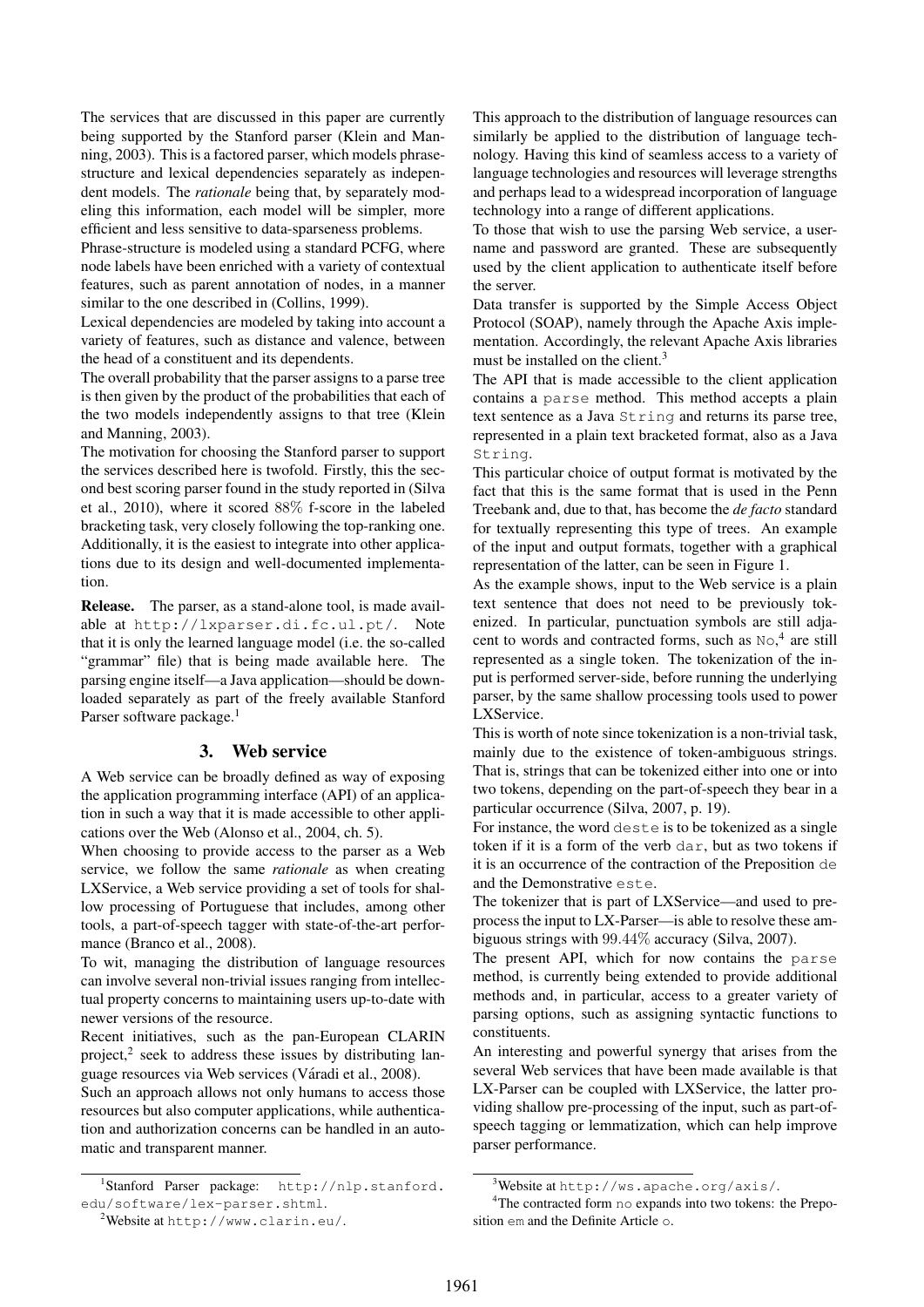Input format:

No Porto, as coisas não estão melhores.

#### Return format:

(S (S (PP (PP (P Em) (NP (D o) (N Porto))) (PNT ,)) (S (NP (D as) (N coisas)) (VP (V' (ADV não) (V estão)) (A melhores)))) (PNT .))



Figure 1: Input and output formats for the parse method

More importantly, by virtue of the very nature of a Web service, any improvement that is made to the service—such as exposing a richer API, or providing the underlying parser with a new model trained over a larger treebank—will immediately and seamlessly be available to all client applications.<sup>5</sup>

Release. To ease implementation, a Java package is provided that, when imported by an application, gives access to the methods (e.g. parse) needed for that application to function as a client to LX-Parser. This package is available at http://lxparser.di.fc.ul.pt/.

# 4. On-line parsing

Providing access to the parser through a Web service does not preclude us from also presenting the same parsing service under a more friendly, human-oriented interface.

With this in mind, the parser is also used to support an online service which allows the user to access a website where a plain text sentence is entered and an image of its parse tree is shown as a result.

The sentence that the user types in is tokenized and passed on to the parsing service. The resulting parse tree is shown in the browser window through the use of the phpSyntaxTree package.<sup>6</sup> The image of the parse tree can be saved in Portable Network Graphics (PNG) and Scalable Vector Graphics (SVG) formats.

The options that are available to the user of this on-line parsing service go hand-in-hand with the capabilities of its sister Web service.

The website for the on-line service can be reached at http://lxparser.di.fc.ul.pt/. A screenshot of this webpage is shown in Figure 2.

## 5. Concluding remarks

In this paper we presented a constituency parser that is, to the best of our knowledge, the first freely available robust probabilistic parser for Portuguese. It achieves state-of-theart performance with 88% f-score for labeled bracketing.

This parser is distributed in a variety of ways. It is made available not only as a downloadable stand-alone tool, but also as a Web service that can be seamlessly used by client applications. The parser is also used to support a website where the user can enter a plain text sentence and get an image of the resulting parse tree.

From this point onwards, work will be directed along two main axes.

On the one hand, we will improve the underlying parser by fine-tuning its parameters and by training over a larger treebank. This is a promising approach to raise the accuracy of the parser since extremely good results were achieved even when training over a small treebank and without any effort to specifically adjust the parser to Portuguese—for instance, by creating rules for head-finding.

On the other hand, we will improve the Web service. This will be done by standardizing the access to it by including it into Universal Description, Discovery and Integration (UDDI) directories. Also by enriching its API so that users can choose whether constituents should also be assigned syntactic function tags, and whether input should also be processed by the shallow processing tools in LXService—e.g. a POS-tagger, a lemmatizer or a namedentity recognizer—before being parsed.

## 6. References

- Gustavo Alonso, Fabio Casati, Harumi Kuno, and Vijay Machiraju. 2004. *Web Services: Concepts, Architectures and Applications*. Springer Verlag.
- António Branco, Francisco Costa, Filipe Nunes, João Silva, and Sara Silveira. 2008. LXService: Web services of language technology for Portuguese. In *Proceedings of the 6th Language Resources and Evaluation Conference (LREC)*, pages 2577–2583.
- Michael Collins. 1999. *Head-Driven Statistical Models for Natural Language Parsing*. Ph.D. thesis, University of Pennsylvania.
- Dan Klein and Christopher Manning. 2003. Fast exact inference with a factored model for NLP. *Advances in Neural Language Processing Systems*, 15:3–10.
- Slav Petrov, Leon Barrett, Romain Thibaux, and Dan Klein. 2006. Learning accurate, compact, and interpretable tree annotation. In *Proceedings of the 44th Annual Meeting*

<sup>5</sup>Access to previous versions of the parser can be maintained by extending the API. For instance, the parse method could be overloaded to accept a version identifier as an optional argument.

<sup>&</sup>lt;sup>6</sup>The website for the tree viewer software can be found at http://ironcreek.net/phpsyntaxtree/.